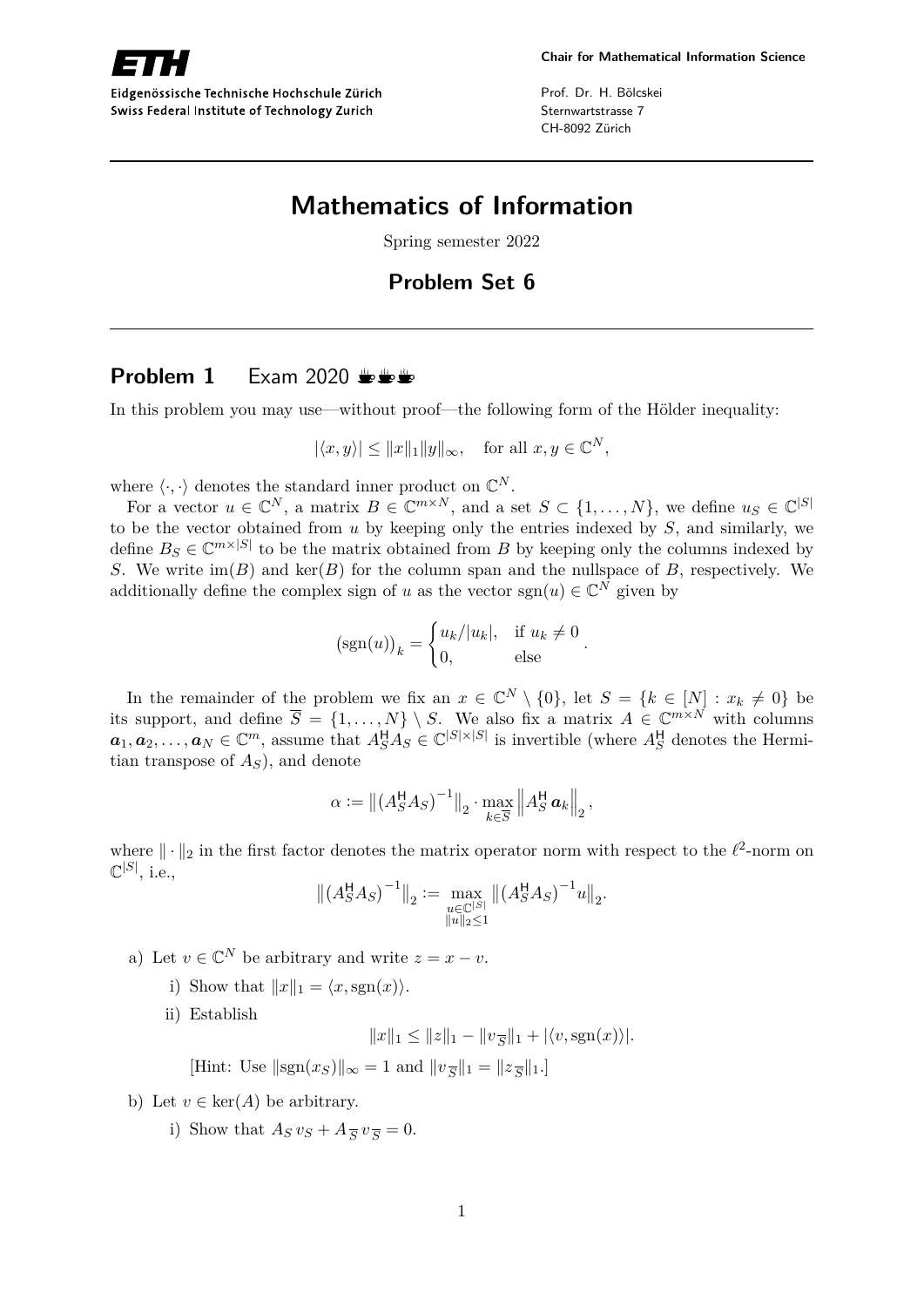ii) Establish  $||v_S||_2 \le \alpha ||v_{\overline{S}}||_1$ .

[Hint: Note that  $v_S = (A_S^H A_S)^{-1} A_S^H A_S v_S$  and  $A_{\overline{S}} v_{\overline{S}} = \sum_{k \in \overline{S}} a_k v_k$ .]

c) Next, suppose that  $v \in \text{ker}(A)$  and  $u \in \text{im}(A^{\mathsf{H}})$ . Show that

 $|\langle v, \text{sgn}(x) \rangle| \le ||u_S - \text{sgn}(x_S)||_2 ||v_S||_2 + ||u_{\overline{S}}||_{\infty} ||v_{\overline{S}}||_1.$ 

 $[Hint: Recall that im(A<sup>H</sup>) = (ker(A))<sup>\perp</sup>.]$ 

d) Suppose that there exists a  $u \in \text{im}(A^H)$  satisfying the following condition:

$$
\alpha \|u_S - \text{sgn}(x_S)\|_2 + \|u_{\overline{S}}\|_{\infty} < 1.
$$

i) Use the results of parts (b) and (c) to show that

$$
|\langle v, \text{sgn}(x) \rangle| < ||v_{\overline{S}}||_1
$$
, for all  $v \in \text{ker}(A) \setminus \{0\}.$ 

ii) Use (a)(ii) and (d)(i) to show that x is the unique solution to the following optimization problem:

$$
\min_{z \in \mathbb{C}^N} ||z||_1
$$
 subject to  $Az = Ax$ .

#### **Problem 2** Winter Exam 2021/2022 <del>UUU</del>

Recall the sparse signal recovery procedure

(P1) 
$$
\hat{x} = \arg \min ||\tilde{x}||_1
$$
 subject to  $y = D\tilde{x}$ ,

with observation vector  $y \in \mathbb{R}^m$  and measurement matrix  $D \in \mathbb{R}^{m \times n}$ , where  $m < n$ . In this problem, we are concerned with recovering vectors that are *almost* sparse.

To this end, we define with  $s \in \mathbb{N}$ , for given  $x \in \mathbb{R}^n$ ,

$$
\sigma_s(x) := \inf \{ ||x - z||_1 \mid z \in \mathbb{R}^n, \ ||z||_0 \le s \}.
$$

Further, for  $D \in \mathbb{R}^{m \times n}$  with  $m < n$ , define for  $s <$  spark $(D)$ ,

$$
\Delta_s(D) = \max_{\substack{S \subset [n] \\ |S| = s}} \max_{v \in \text{ker}(D) \setminus 0} \frac{\|v_S\|_1}{\|v_{S^c}\|_1},
$$

where ker  $(D) = \{v \in \mathbb{R}^n \mid Dv = 0\}, v_S \in \mathbb{R}^n$  denotes the vector obtained from *v* according to

$$
(v_S)_i = \begin{cases} v_i, & i \in S \\ 0, & i \notin S \end{cases}
$$

*,*

and  $S^c$  stands for the complement of the set *S* in  $[n] = \{1, \ldots, n\}$ . You may assume throughout that  $\Delta_s(D)$  is well-defined, i.e., that there are *S* with  $|S| <$  spark $(D)$  and *v* that achieve the maximum.

a) Prove that if  $s <$  spark $(D)$ , then for every set  $S \subset [n]$  with  $|S| = s$ , it holds that

$$
||v_{S^c}||_1 \neq 0, \qquad \forall v \in \text{ker}(D) \backslash 0.
$$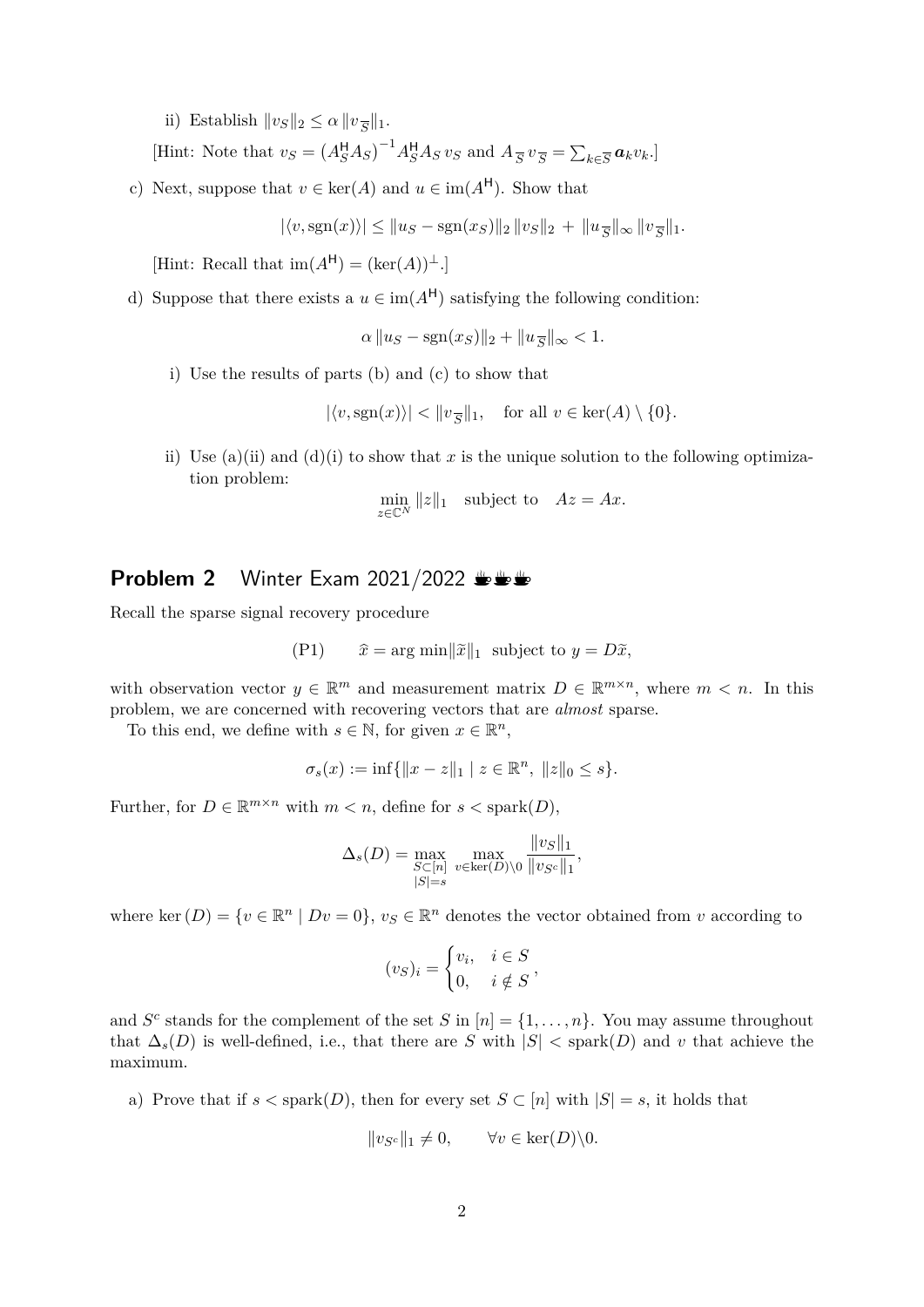b) Prove the inequality

$$
||(x-z)_{S^c}||_1 \le 2||x_{S^c}||_1 - ||x||_1 + ||(x-z)_{S}||_1 + ||z||_1, \quad \text{for } x, z \in \mathbb{R}^n, S \subset [n].
$$

c) Fix  $x \in \mathbb{R}^n$ ,  $D \in \mathbb{R}^{m \times n}$ ,  $s <$  spark $(D)$ , and assume that  $\Delta_s(D) \in (0,1)$ . Prove that every solution  $\hat{x}$  of (P1) with  $y = Dx$  approximates x to within error

$$
||x - \widehat{x}||_1 \le 2 \frac{1 + \Delta_s(D)}{1 - \Delta_s(D)} \sigma_s(x).
$$

*Hint: You may use the results from subproblems (a) and (b).*

d) Fix  $D \in \mathbb{R}^{m \times n}$ ,  $s <$  spark $(D)$ , and assume that  $\Delta_s(D) \in (0,1)$ . Show that one can find  $x \in \mathbb{R}^n$  and  $z \in \mathbb{R}^n$ , with  $||x||_1 = ||z||_1$  and  $Dx = Dz$ , such that

$$
||x - z||_1 = 2 \frac{1 + \Delta_s(D)}{1 - \Delta_s(D)} \sigma_s(x).
$$

### **Problem 3** Winter Exam 2020/2021  $\mathbf{L} \mathbf{L} \mathbf{L}$

In this problem, for a finite set *A*, we denote by  $\text{card}(A) \in \mathbb{N}_0$  the cardinality of *A*. One way to define *compressibility* of a vector  $x \in \mathbb{C}^N$  is to say that *x* is *compressible* if the number

card 
$$
(\{j \in \{1, ..., N\} : |x_j| \ge t\})
$$

of its significant components is small. This leads to the idea of quantifying compressibility through the following quasinorm on C *N*

$$
||x||_{2,\infty} = \inf \left\{ M \ge 0: \text{ card } (\{j \in \{1, ..., N\} : |x_j| \ge t\}) \le \frac{M^2}{t^2}, \text{ for all } t > 0 \right\}.
$$

In this problem, we will verify that  $||x||_{2,\infty}$ , indeed, constitutes a quasinorm, i.e., it satisfies the norm axioms, except for the triangle inequality which is replaced by

$$
||x + y||_{2,\infty} \le K(||x||_{2,\infty} + ||y||_{2,\infty})
$$
\n(1)

for some  $K > 0$ . We will also compare the properties of  $||x||_{2,\infty}$  with those of the usual  $\ell_2$ -norm.

- a) Show that for every  $x \in \mathbb{C}^N$  and  $\lambda \in \mathbb{C}$ ,
	- i)  $||x||_{2,\infty} = 0 \implies x = 0$ .
	- ii)  $\|\lambda x\|_{2,\infty} = |\lambda| \|x\|_{2,\infty}$ .
- b) Next, we show that the quasinorm  $||x||_{2,\infty}$  does not satisfy the triangle inequality. To this end, let us fix  $x = (1, 2^{-1/2})$  and  $y = (2^{-1/2}, 1)$ .
	- i) Calculate  $||x||_{2,\infty}$  and  $||y||_{2,\infty}$ .
	- ii) Calculate  $||x + y||_{2,\infty}$  and use (b)(i) to conclude that in fact

$$
||x+y||_{2,\infty} > ||x||_{2,\infty} + ||y||_{2,\infty}.
$$

*Hint: Use (a)(ii) to simplify your calculations.*